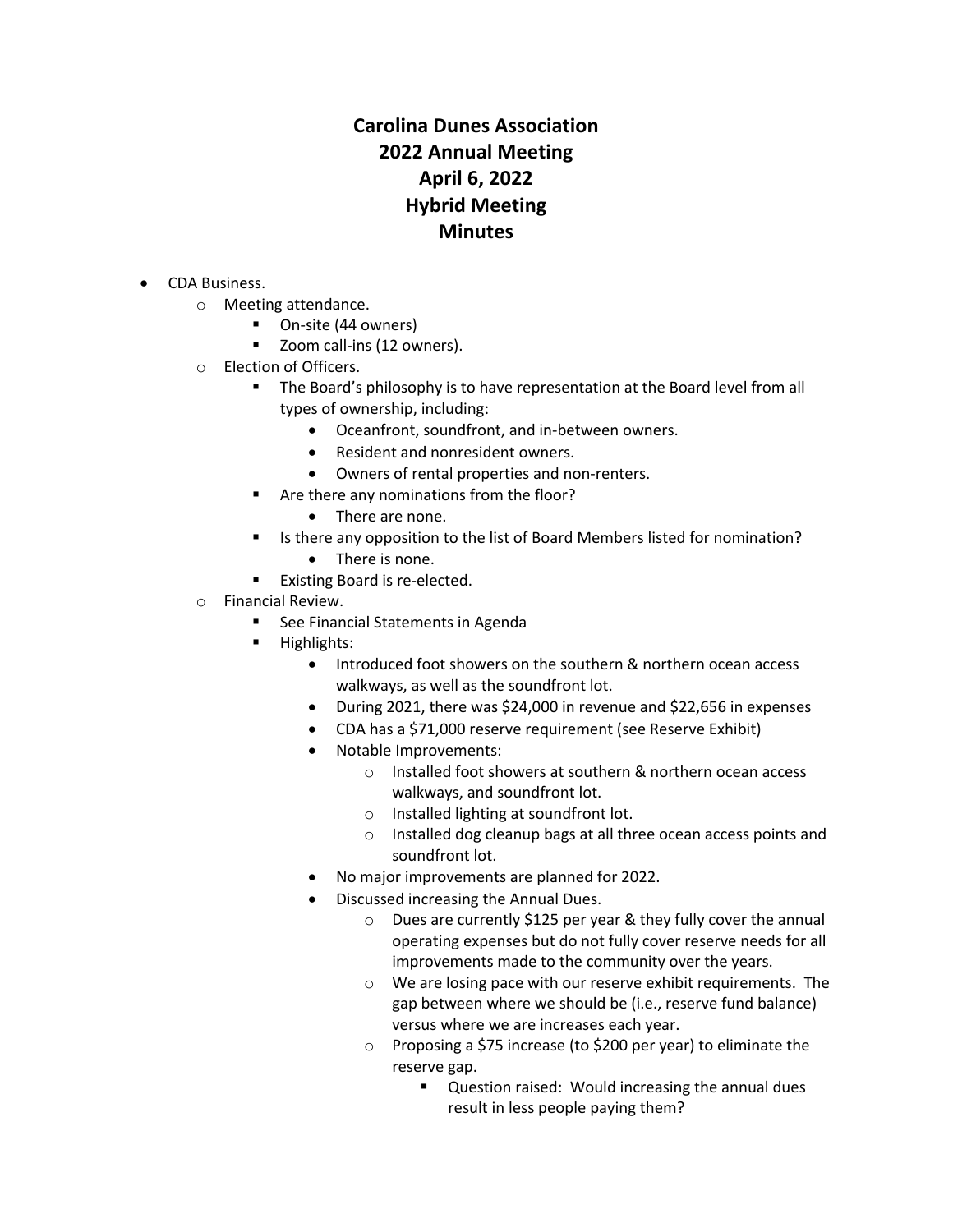- The common mindset expressed by the community was:
	- o the existing annual dues are cheaper than other dues-based associations they're members of.
	- o the amenities that have been added over the years bring value to the community.
	- o The number of non-paying owners will not likely change.
- § Question raised: Could the North Carolina Planned Communities Act help us move to a mandatory dues structure that would mitigate the need for dues increase?
	- This has been research multiple times in the past and the conclusion each time has been it would cost CDA more to move to mandatory dues than we would get in additional dues revenue. As a result, this idea has not been accepted.
- o A motion to increase dues in 2023 to \$200 was made.
	- Motion was seconded.
	- Question raised: Will the dues increase be used to bolster reserves or be used to fund a new community improvements?
		- Increase will be used to bolster reserves.
	- Question raised: Instead of an increase of \$75 in a single year, what about a \$25 increase for three years?
		- The majority of owners was interested in a single \$75 increase.
	- § Question raised: Increase \$75 and then include a 3% increase per year
		- The majority was interested in a single \$75 increase.
	- Motion was passed without amendment.
- Owner questions:
	- What is the percentage of properties that pay annual dues? o Approximately 85%.
	- Has the board looked into alternative electronic methods (e.g., Paypal, Venmo etc) of payment of annual dues beyond just sending a check?
		- o Yes, but there are transaction costs associated with it.
		- o Polled the owners present how many would be interested in an alternative electronic payment option, even if it necessitated a service/transaction fee be added to the dues for anyone using it.
			- A significant portion of owners were interested in an alternative payment method with adding a service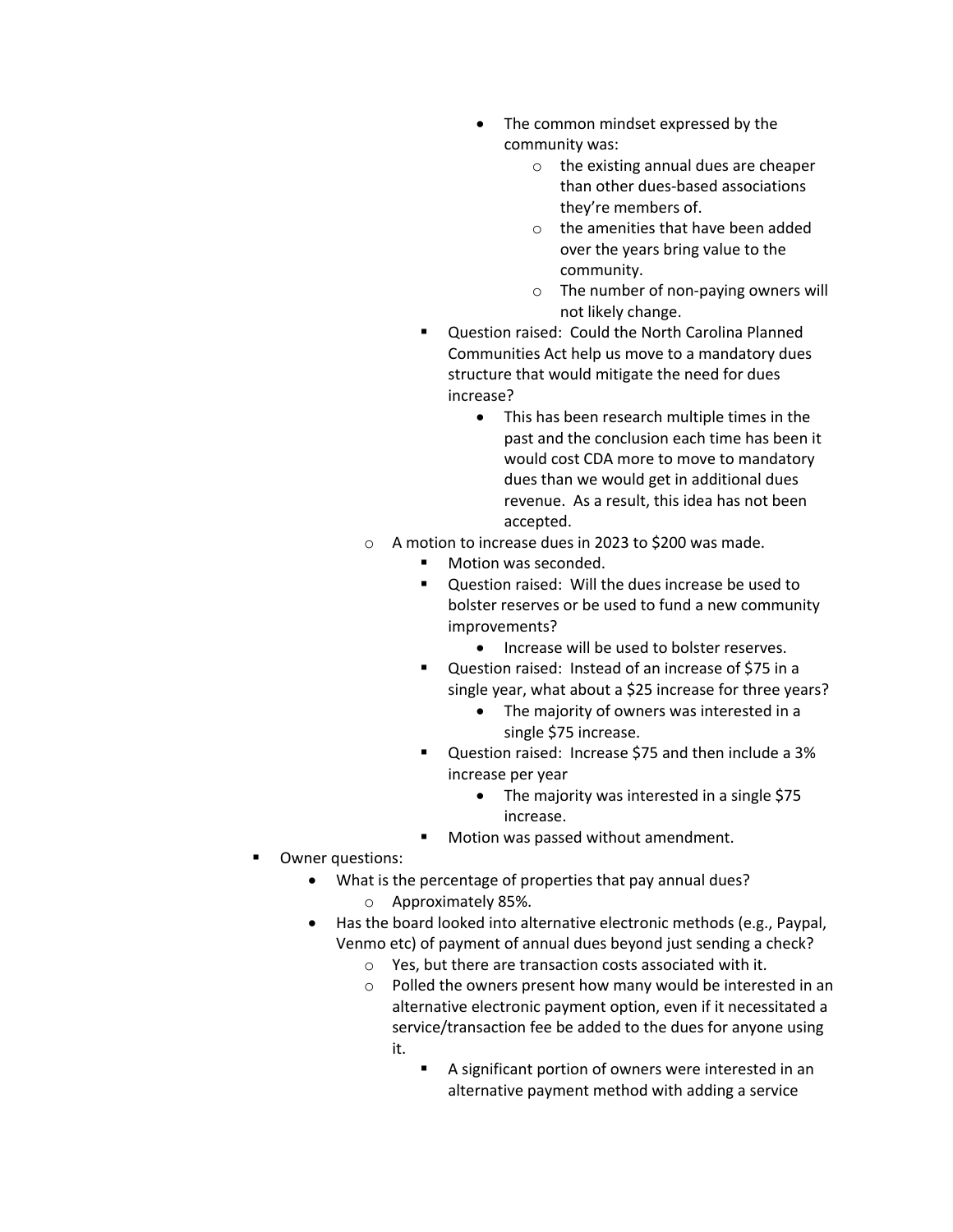charge to owners who use it. The Board will pursue this.

- o Town Updates.
	- § Trash Collection Survey.
		- There was a lot of dissatisfaction with the collection schedule in the community during 2021.
		- CDA complained to the Town.
		- Town reversed their collection schedule decision and the schedule is back to what it originally was.
	- § Lifeguard Stations.
		- Town will continue manning the stations at Sprigtail and Widgeon and is considering an additional station.
	- Town budget & real estate taxes.
		- Over the last five years, the Town's budget has increased a lot.
		- The Town has received a lot of grant money, but that doesn't offset the increase in the budget.
		- Attendees were polled how much attention owners pay to the increase in the taxes and/or the Town's budget.
			- o A portion of the attendees responded in the positive, but the community did not see it, currently, as a major issue.
			- o Ron will continue to monitor & send out details about the Town's Budget.
	- Midge Control.
		- Town will not be addressing this.
	- § Gypsy Moth Control.
		- NC Dept of Agriculture will be spraying this year.
			- o Spray is nontoxic to people and animals.
- o Beach Nourishment Plan.
	- Scheduled in Duck for August 2022.
	- § Will start in the south (Kill Devil Hills) and move north.
	- Expect equipment staging in Carolina Dunes in August with the actual nourishment occurring probably in September or October.
	- If there is a change in schedule, it will be communicated.
	- Open Question: Will owners be notified when the nourishment arrives near their homes?
		- There will not be a formal notification, but the Board will attempt to communicate with owners as we become aware of the portions of the community the nourishment will be active in.
- o Year in Review.
	- Little Libraries at the ocean access walkways.
		- Thank-you's to Dale Desnoyers and Noel Woodruff for constructing the libraries and to Jamie Bartlett for digging the posts and mounting the first library.
	- Dog waste stations at the ocean access walkways and the sound lot
		- Thank-you to Annemarie Sjorgren and Cindy Ahrens for monitoring the bags and replacing them.
	- § Maintenance of community signs on NC-12.